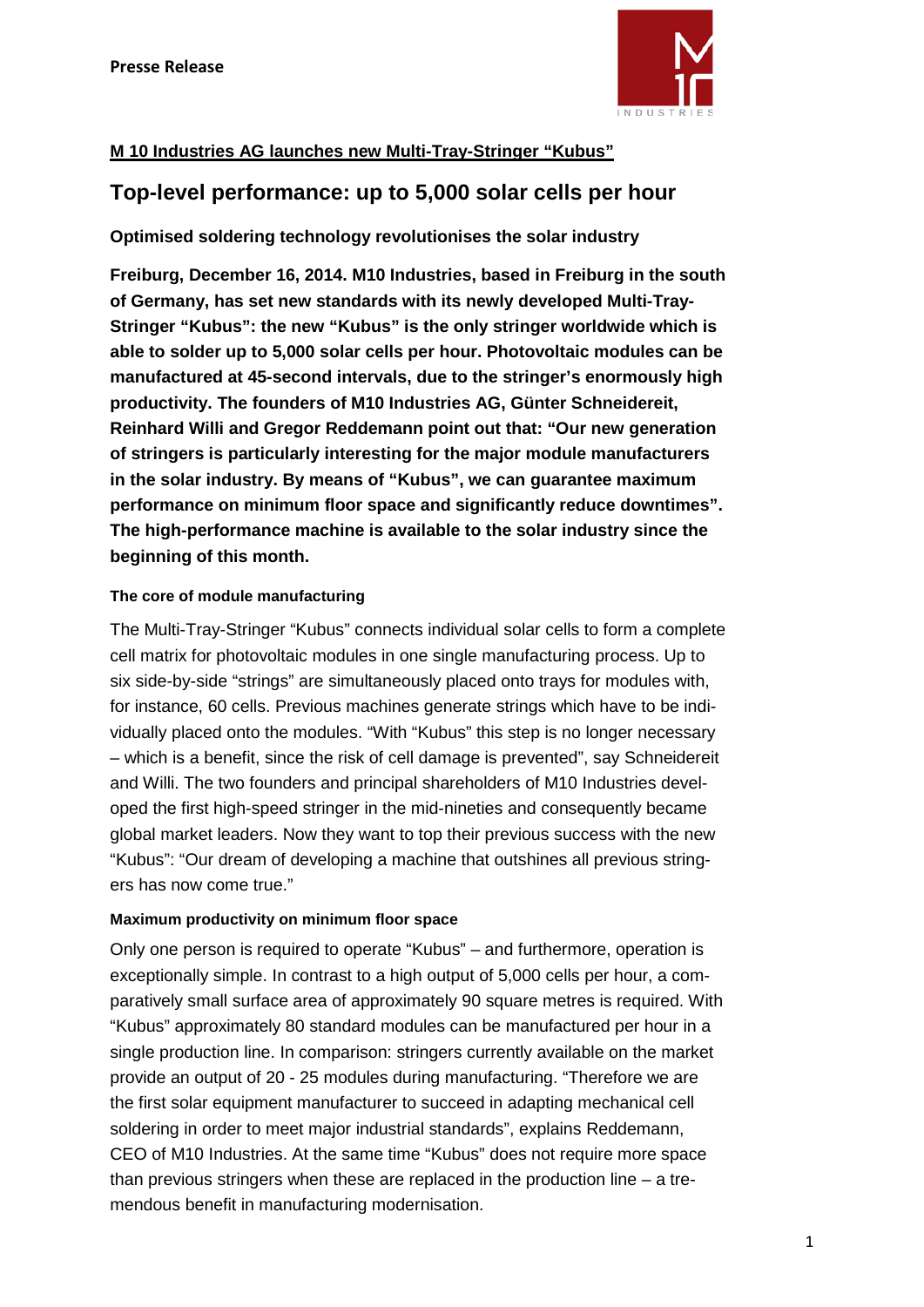

## **Increased cost effectiveness and safety**

"Kubus" is currently considered to be the most advanced multi-tray-stringer on the global market. It provides more cost effectiveness within a business, since manufacturing can continue uninterrupted during maintenance. Installation and maintenance are simplified thanks to its modular design. Furthermore, ribbons can be exchanged at any time without interrupting ongoing production. A 24-hour standby service reduces downtimes, and therefore also costs, to a minimum. Trained stand-by technicians, who are familiar with the operation of the facility, are available to assist customers at any time.

### **Application-oriented development**

M10 Industries stands for application-oriented development in photovoltaics with a concrete objective: more efficiency through maximum performance levels. Particular attention was paid to the optimisation of soldering technology for crystalline solar cells. A team of experienced engineers and highly-qualified technicians takes care of construction, programming and service. Gregor Reddemann emphasizes that: "Today's PV industry requires efficient as well as reliable systems which are technologically manageable". For further information on M10 Industries AG, please see: [www.m10ag.com.](http://www.m10ag.com/)

## **Characters (incl. blanks): 3819**

## **Information about the M10 Industries AG group:**

A new centre of excellence for development, production and technology has emerged in the "Green City Freiburg", which opens up new perspectives for the solar industry: **M10 Industries AG** develops and builds systems for the solar industry, which distinguish themselves through innovation, quality and high performance. **SI Module GmbH** produces high-quality photovoltaic modules. As a M10 Industries subsidiary the production site also serves as a technology and service centre for the new stringer "Kubus". All the corporate group's products are consistently manufactured in Germany. As the Principal shareholders, Reinhard Willi and Günter Schneidereit are able to provide the group with the expert experience of two entrepreneurs who have completed the journey from a garage workshop to global players. The managing partner, Gregor Reddemann, has over 15 years of experience in industrial manufacturing.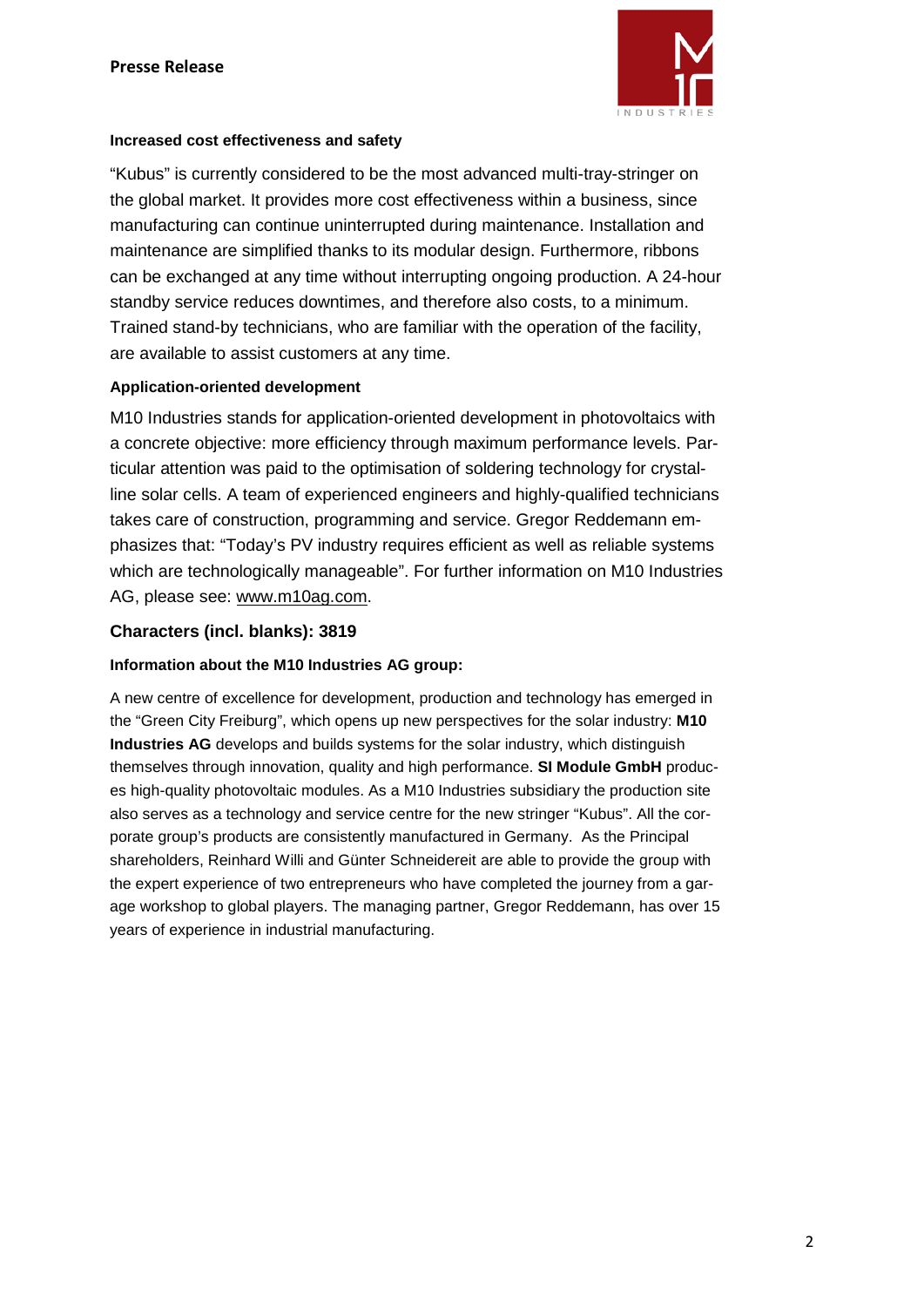

### **Pictures:**

"Kubus" - the most powerful stringer in the world



The modular structure of the KUBUS guarantees an optimal access for all the application areas.



A team of experienced engineers and highly-qualified technicians takes care of construction, programming and service.